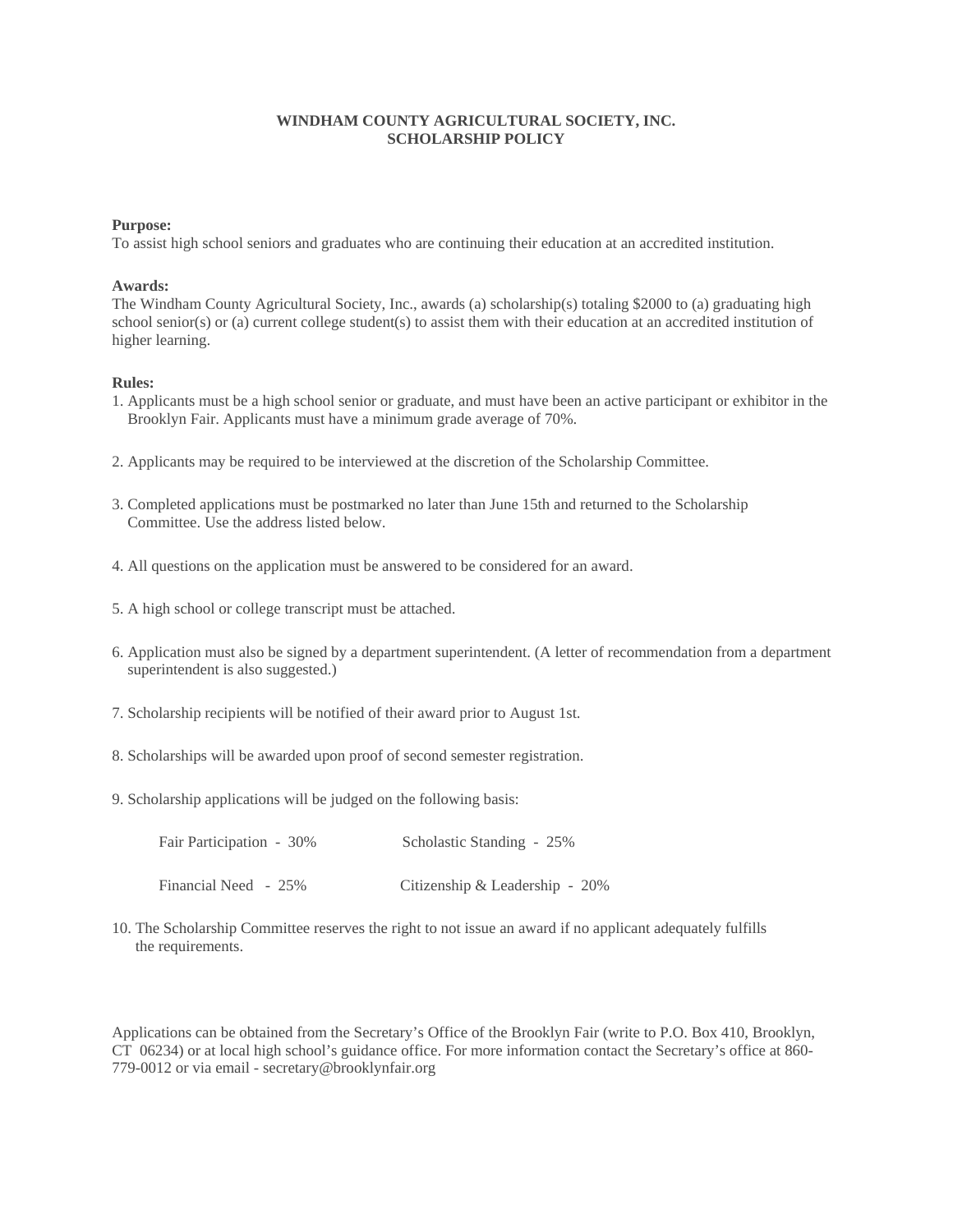# **THE WINDHAM COUNTY AGRICULTURAL SOCIETY SCHOLARSHIP APPLICATION**

The Windham County Agricultural Society, Inc., has scholarships available to all students active in the Brooklyn Fair without discrimination as to race, color or creed. Applicant must be accepted at an accredited institution of higher learning for the coming year.

Application, list of activities, essay and transcript must be sent to:

|                                                                                                                                                                                                                                                                                                                                                                                                                                                                        | Brooklyn Fair Scholarship Committee<br>P O Box 410<br>Brooklyn CT 06234 |          |
|------------------------------------------------------------------------------------------------------------------------------------------------------------------------------------------------------------------------------------------------------------------------------------------------------------------------------------------------------------------------------------------------------------------------------------------------------------------------|-------------------------------------------------------------------------|----------|
|                                                                                                                                                                                                                                                                                                                                                                                                                                                                        |                                                                         |          |
|                                                                                                                                                                                                                                                                                                                                                                                                                                                                        |                                                                         |          |
|                                                                                                                                                                                                                                                                                                                                                                                                                                                                        |                                                                         |          |
|                                                                                                                                                                                                                                                                                                                                                                                                                                                                        |                                                                         |          |
|                                                                                                                                                                                                                                                                                                                                                                                                                                                                        |                                                                         |          |
| Parents or Guardians: Names                                                                                                                                                                                                                                                                                                                                                                                                                                            | Occupation                                                              | Employer |
| $1.$ $\overline{\phantom{a}}$ $\overline{\phantom{a}}$ $\overline{\phantom{a}}$ $\overline{\phantom{a}}$ $\overline{\phantom{a}}$ $\overline{\phantom{a}}$ $\overline{\phantom{a}}$ $\overline{\phantom{a}}$ $\overline{\phantom{a}}$ $\overline{\phantom{a}}$ $\overline{\phantom{a}}$ $\overline{\phantom{a}}$ $\overline{\phantom{a}}$ $\overline{\phantom{a}}$ $\overline{\phantom{a}}$ $\overline{\phantom{a}}$ $\overline{\phantom{a}}$ $\overline{\phantom{a}}$ |                                                                         |          |
|                                                                                                                                                                                                                                                                                                                                                                                                                                                                        |                                                                         |          |
| Siblings: Names - Living at Home- Dependent on Family - School                                                                                                                                                                                                                                                                                                                                                                                                         |                                                                         |          |
|                                                                                                                                                                                                                                                                                                                                                                                                                                                                        |                                                                         |          |
| $3.$ $\overline{\phantom{a}}$                                                                                                                                                                                                                                                                                                                                                                                                                                          |                                                                         |          |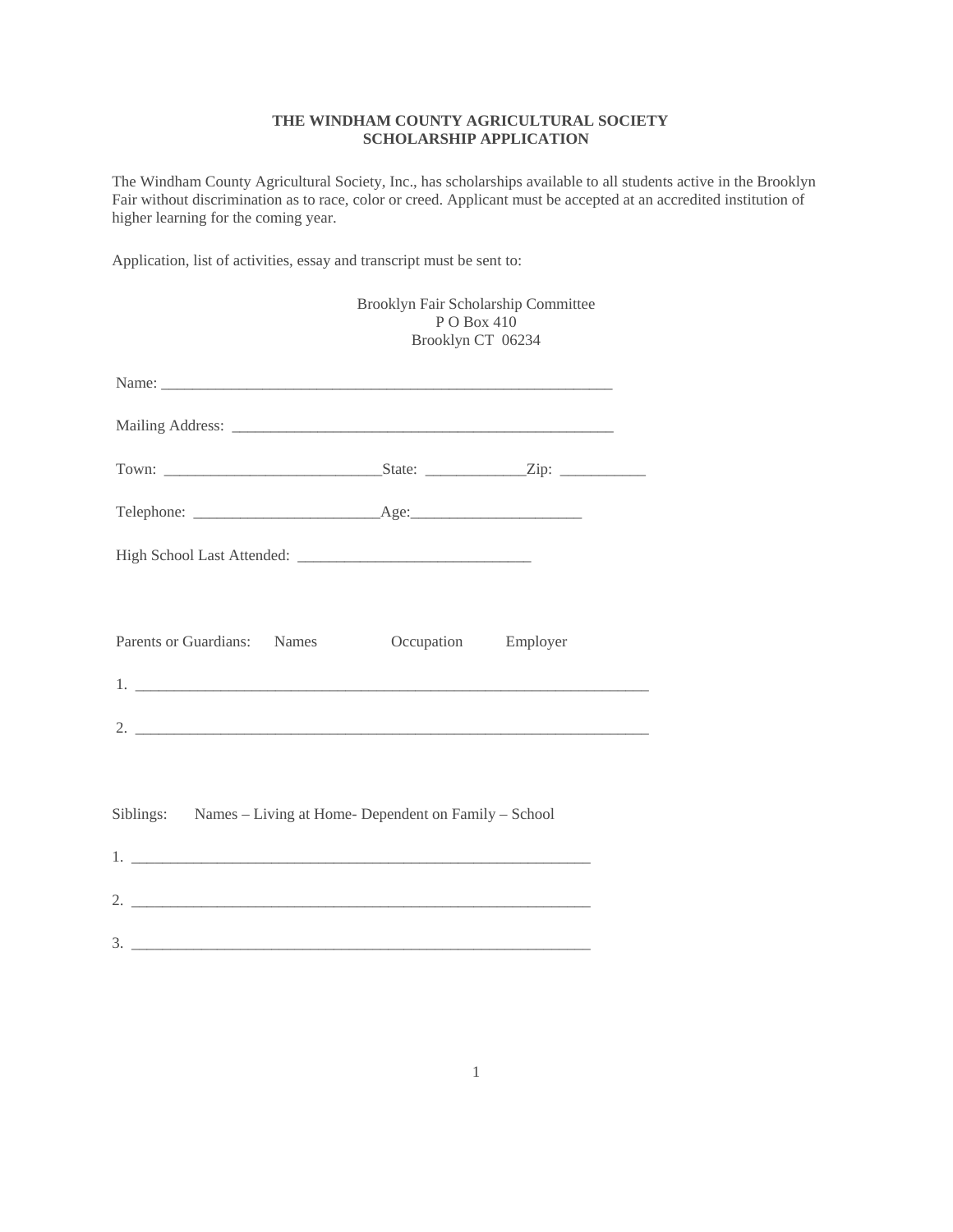# **THE WINDHAM COUNTY AGRICULTURAL SOCIETY SCHOLARSHIP APPLICATION**

### Annual Financial Need

| Estimated Cost per year of School                    |                             |  | $\begin{picture}(20,10) \put(0,0){\line(1,0){10}} \put(15,0){\line(1,0){10}} \put(15,0){\line(1,0){10}} \put(15,0){\line(1,0){10}} \put(15,0){\line(1,0){10}} \put(15,0){\line(1,0){10}} \put(15,0){\line(1,0){10}} \put(15,0){\line(1,0){10}} \put(15,0){\line(1,0){10}} \put(15,0){\line(1,0){10}} \put(15,0){\line(1,0){10}} \put(15,0){\line(1$ |  |  |  |
|------------------------------------------------------|-----------------------------|--|-----------------------------------------------------------------------------------------------------------------------------------------------------------------------------------------------------------------------------------------------------------------------------------------------------------------------------------------------------|--|--|--|
| <b>Resources Available:</b>                          |                             |  |                                                                                                                                                                                                                                                                                                                                                     |  |  |  |
| Awards received                                      | $\qquad \qquad \bullet$     |  |                                                                                                                                                                                                                                                                                                                                                     |  |  |  |
| <b>Parents Contribution</b>                          | $\frac{\text{S}}{\text{S}}$ |  |                                                                                                                                                                                                                                                                                                                                                     |  |  |  |
| <b>Applicant's Contribution</b>                      | $\frac{\text{S}}{\text{S}}$ |  |                                                                                                                                                                                                                                                                                                                                                     |  |  |  |
| <b>Total Resources Available</b>                     |                             |  | $\frac{\text{S}}{\text{S}}$                                                                                                                                                                                                                                                                                                                         |  |  |  |
| <b>College Information</b>                           |                             |  |                                                                                                                                                                                                                                                                                                                                                     |  |  |  |
| Name of college or University you will be attending: |                             |  |                                                                                                                                                                                                                                                                                                                                                     |  |  |  |
|                                                      |                             |  |                                                                                                                                                                                                                                                                                                                                                     |  |  |  |
|                                                      |                             |  |                                                                                                                                                                                                                                                                                                                                                     |  |  |  |
|                                                      |                             |  |                                                                                                                                                                                                                                                                                                                                                     |  |  |  |
|                                                      |                             |  |                                                                                                                                                                                                                                                                                                                                                     |  |  |  |

In addition to your school transcript, please include a list of your activities during the school year and type an essay on your experiences working or exhibiting at the Brooklyn Fair and what you have learned from these experiences. It is also suggested that a letter of recommendation from the department superintendent be included.